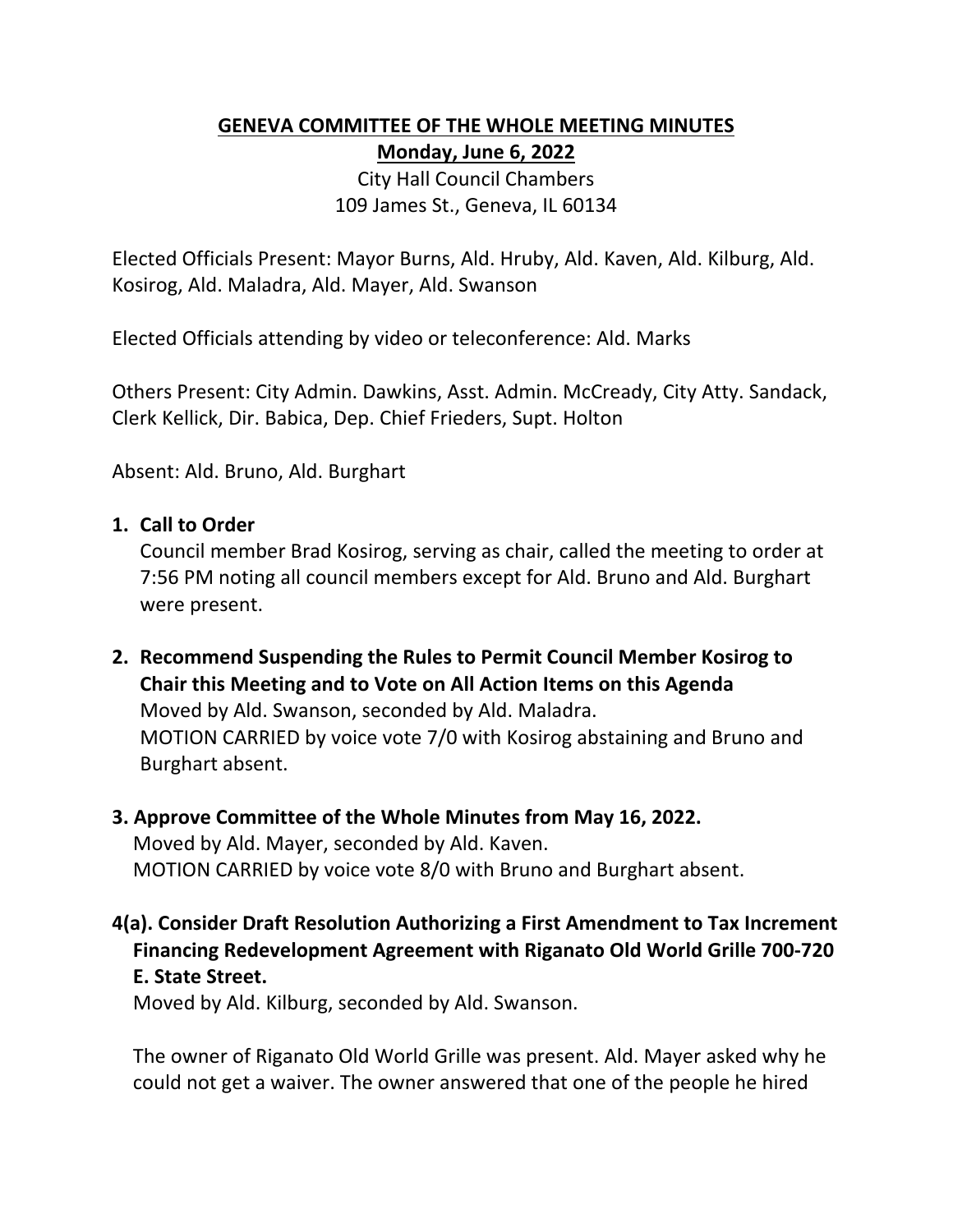was a customer. They began the work and after a certain point, but could not finish the work so he had to let them go. They were paid nearly the entire amount for the work done but have not returned to complete the job. On a question from Ald. Kilburg, Attny. Sandack stated that the contractor's sworn statement is an adequate substitute for a lien waiver. Additionally, he noted, the amount of money is not that terribly inconvenient.

MOTION CARRIED by voice vote with 7 AYES, 1 NAY by Hruby, and Bruno and Burghart absent.

## **4(b). Consider Draft Resolution Authorizing the Purchase of a 2022 Jeep Wrangler Unlimited, Right Hand Drive with Associated Equipment and Installation Costs for \$55,856.47.**

Moved by Ald. Mayer, seconded by Ald. Kaven.

On a question from Ald. Hruby, Depty. Chief Frieders explained that the factory makes a round of Jeep Wranglers for the public and then based on orders, they flip the entire build process so that the controls are on the right. There is high demand for vehicles in general and a lack of other manufacturers for this type of vehicle which limits options. There is currently technology available involving license plate readers which could be used with left‐hand jeeps, but that is more expensive and intrusive than the tire chalking currently done. This jeep should last for 10‐15 years. On a question from Ald. Kilburg, Depty. Chief Frieders noted that the current jeep is showing its age. He believes that the current jeep should get a good return when surplused.

MOTION CARRIED by voice vote 8/0 with Bruno and Burghart absent.

## **4(c). Consider Authorizing the Execution of IDOT Forms BLR 14220 Resolution for Maintenance and BLR 14222 Estimate of Maintenance Costs Relating to the Use of Motor Fuel Tax.**

Moved by Ald. Mayer, seconded by Ald. Hruby.

No discussion.

MOTION CARRIED by voice vote 8/0 with Bruno and Burghart absent.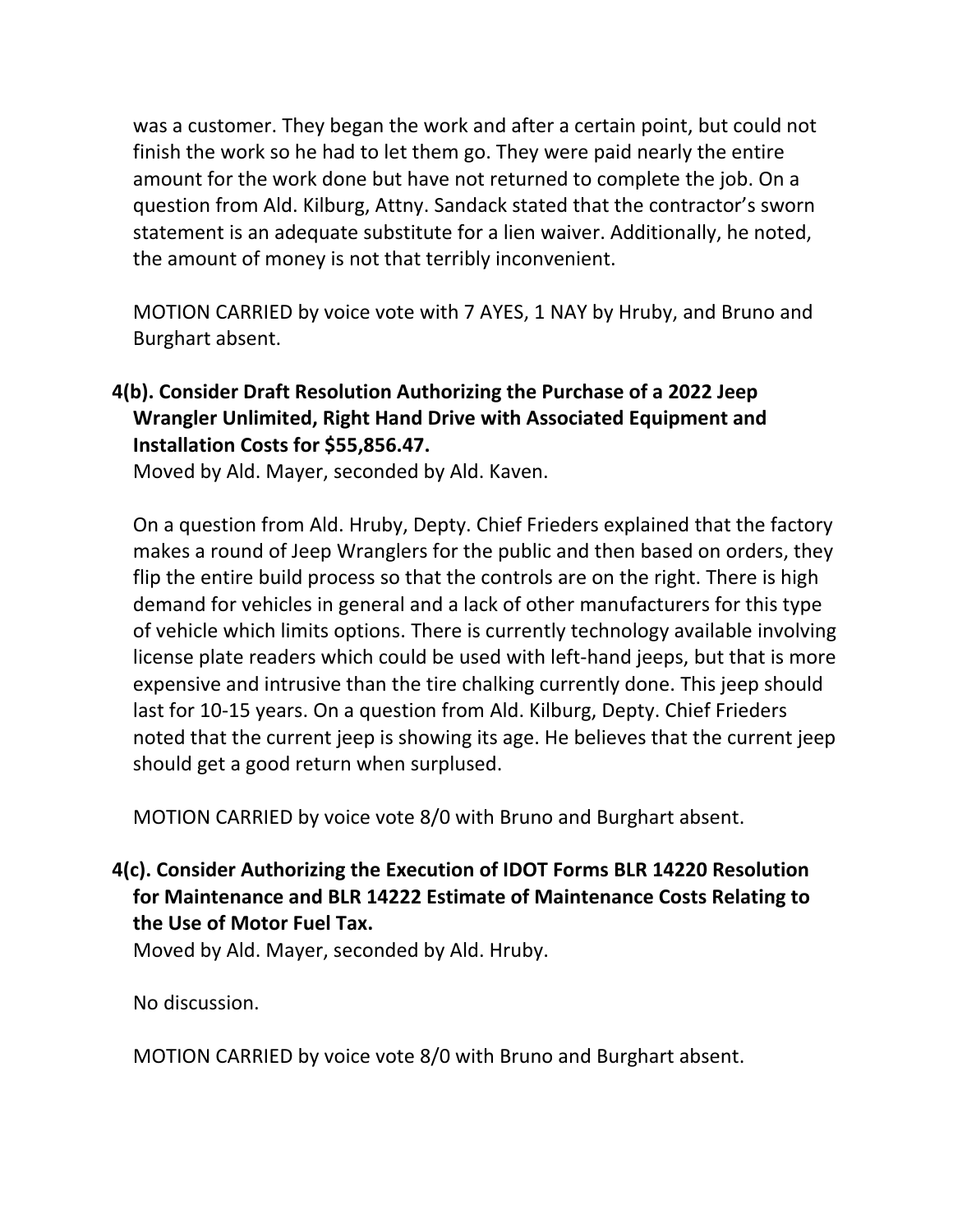**4(d). Consider Draft Resolution Waiving Competitive Bidding and Awarding FY 2023 & FY 2024 Electric Tree Trimming Contract to Lewis Tree Service.**  Moved by Ald. Mayer, seconded by Ald. Maladra.

On a question from Ald. Swanson, Supt. Holton explained the process for competitive bidding and noted that during the past couple of bid openings, the City has struggled to get one or two bids. Ald. Swanson noted that there seems to be no reason to waive competitive bidding just because we may only get one bid. On a question from Ald. Kilburg, Supt. Holton noted that the tree trimming is on a four‐year cycle, resulting in a learning curve with a new contractor. He stated that there have been no insurance claims with Lewis. Ald. Hruby stated that it is important to stick with the process and put the RFP out there as this is the proper protocol. Ald. Mayer noted that she would be comfortable waiving the bidding process since this is specialized work.

Roll call: AYES: 2 (Kilburg, Mayer) ABSENT: 2 (Bruno, Burghart) NAYS: 6 (Hruby, Kaven, Kosirog, Maladra, Marks, Swanson) MOTION NOT CARRIED

**5. Public Comment / New Business** 

None.

**6. Closed Session on Purchase or Lease of Real Property for the Use of the Public Body (5 ILCS 120/2©3) and the Operation of a Municipal Power Agency Relating to Purchase, Sale, or Delivery of Electricity (5 ILCS 120/2©23).** 

Moved by Ald. Kaven, seconded by Ald. Mayer.

Roll call: AYES: 8 (Hruby, Kaven, Kilburg, Kosirog, Maladra, Marks, Mayer, Swanson). NAYS: 0 ABSENT: 2 (Bruno, Burghart) MOTION CARRIED